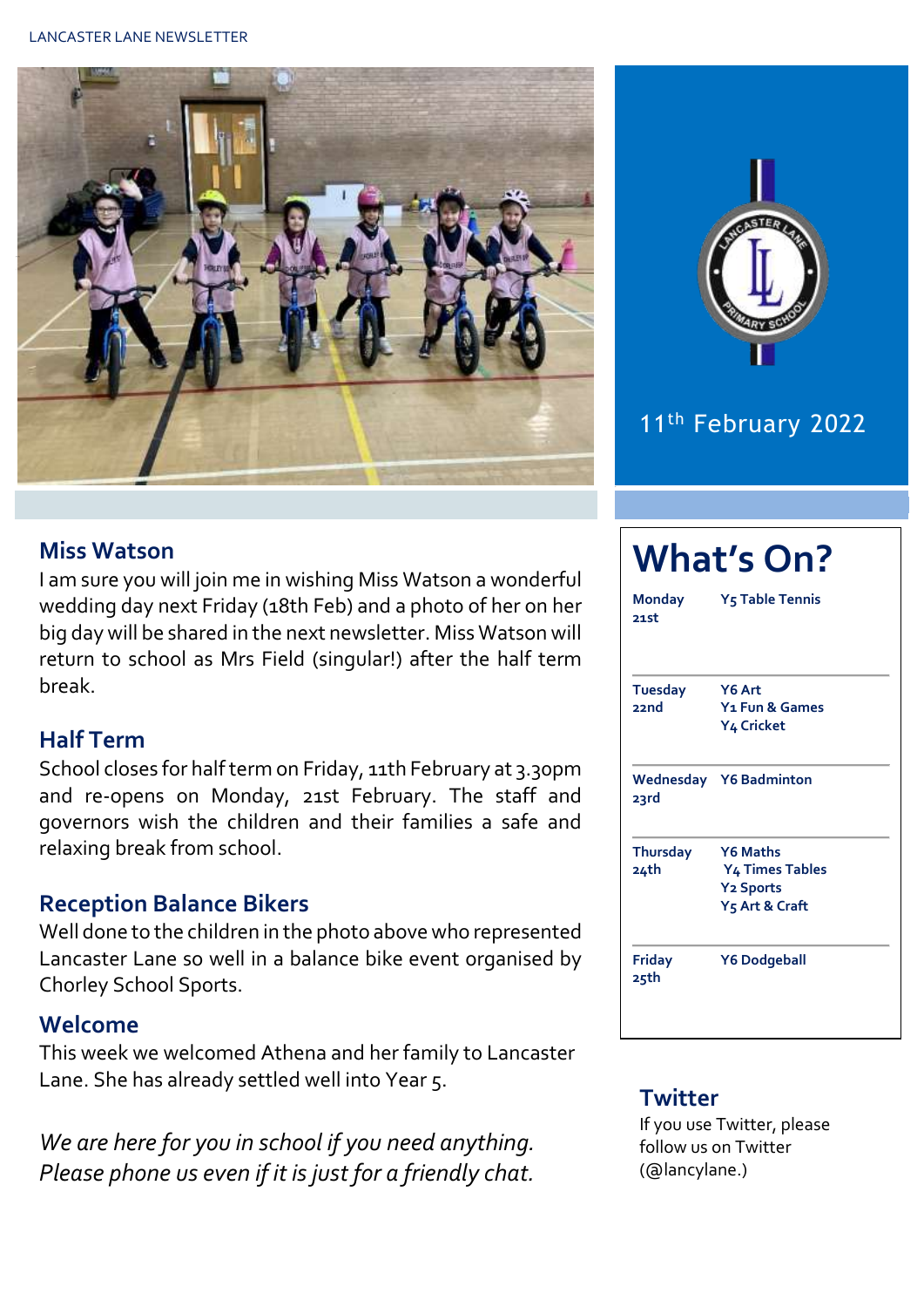

#### **Early Learners**

Early Learners is having a revamp after half term and are going for a natural theme. If you have any of the following at home and wouldn't mind donating them to Early Learners, they would be very grateful:

Hats, beads/necklaces, shoes, bags for dressing up, a large standing child safe plant , a stool, mug tree, wooden apple crates, analog clocks, tape measure, sprit level, angle finder, old fashioned scales, old dial phone, old typewriter, small logs for small world play, wooden pallets, log slices – stepping stones, metal buckets and bits of plumbing pipes for water play.

## **PTA Event**

A date for your diary – please pencil in 6pm on 24th March for an egg-citing Easter Bingo night with a new caller this year – Mr Metcalfe. Further details will follow after half term.

## **Stoppers and Breakfast Club**

Breakfast Club and Stoppers are always able to meet your childcare needs before or after school. Sessions cost £3.50 and £8.20 respectively and places are booked online [https://lancasterlanecommunityprimaryschool.kidsclubh](https://lancasterlanecommunityprimaryschool.kidsclubhq.co.uk/rdr?u=home) [q.co.uk/rdr?u=home](https://lancasterlanecommunityprimaryschool.kidsclubhq.co.uk/rdr?u=home)

## **Online Safety**

Q: Do you know what a 'cheugy' is? A: It's a word used to describe someone who is out of date, 'basic' or untrendy.

## **Mrs Braithwaite – Family Support Worker**

Mrs Braithwaite will be in school on Monday and Tuesday next week and will answer the school phone (01772 433641) should you need to speak to her.